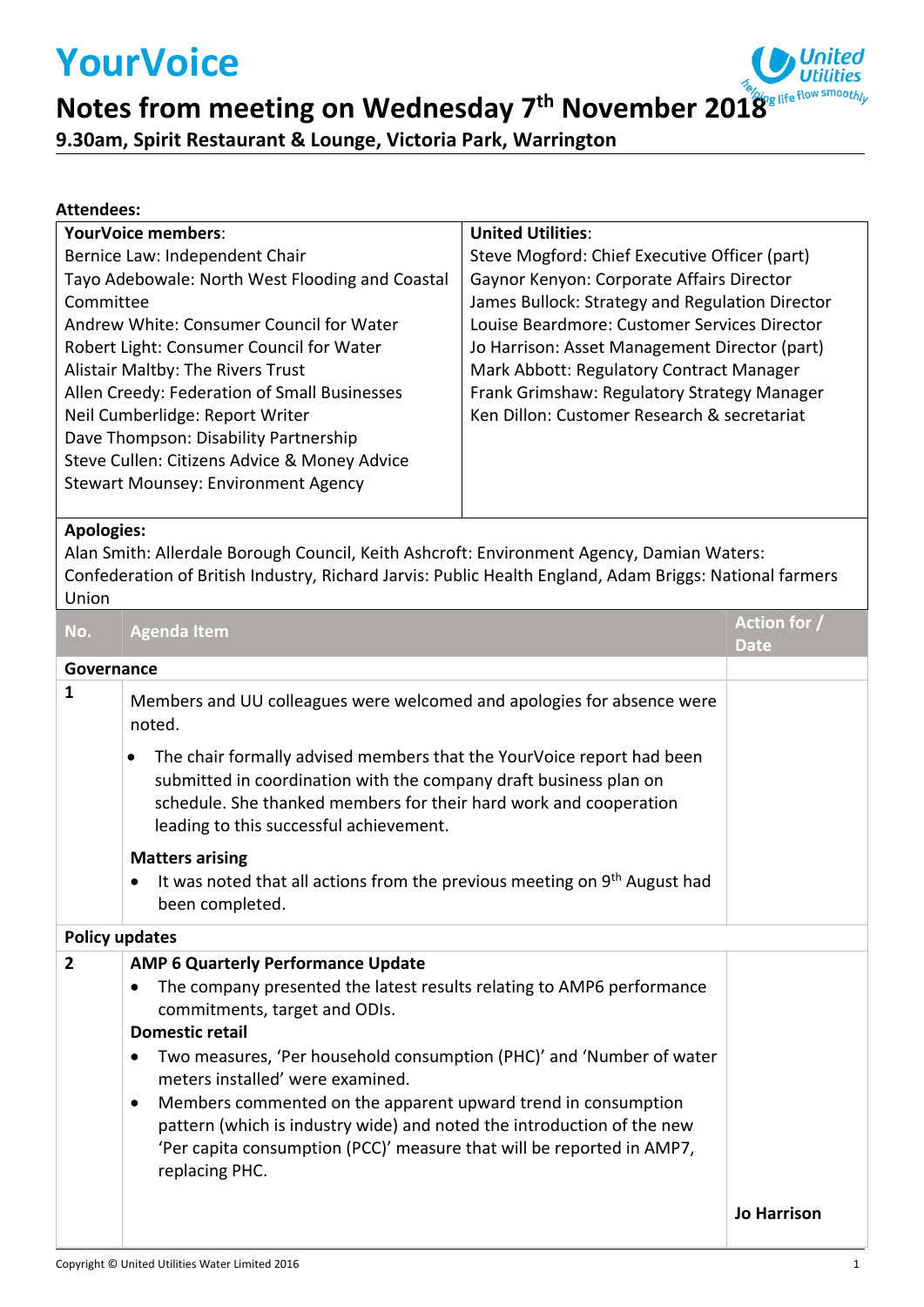## **YourVoice meeting notes**

|                         | The company will provide a summary of trends in consumption and the<br>$\bullet$<br>strategy for addressing reductions in water consumption at a future<br>meeting.<br>It was suggested that the company provides a demonstration of the<br>٠<br>water efficiency trial involving 100k customer accounts.<br>Wholesale<br>Explanation was provided for the various wholesale service measures that<br>are indicating potential performance challenges.<br>Some water quality measures have been exacerbated by issues caused by<br>the long period of unusually dry weather (e.g. algae formulation),<br>particularly aesthetic complaints in relation to taste and discolouration.                                                                                 | Louise<br><b>Beardmore</b>       |
|-------------------------|---------------------------------------------------------------------------------------------------------------------------------------------------------------------------------------------------------------------------------------------------------------------------------------------------------------------------------------------------------------------------------------------------------------------------------------------------------------------------------------------------------------------------------------------------------------------------------------------------------------------------------------------------------------------------------------------------------------------------------------------------------------------|----------------------------------|
|                         | Members raised questions in relation to leakage and how water loss<br>٠<br>between abstraction points and treatment works are accounted for.<br>It was suggested that the company provides a comprehensive view of the<br>$\bullet$<br>leakage cycle to explain all points of leakage and how these are<br>reconciled at a future meeting.                                                                                                                                                                                                                                                                                                                                                                                                                          | <b>Jo Harrison</b>               |
| $\overline{\mathbf{3}}$ | <b>PR19 Submission update</b><br>The company presented an overview of its final DBP submission in<br>٠<br>comparison to highlights from industry peer companies.<br>Highlights that members noted include:<br>In terms of average bills, the AMP7 proposals move UU from an above<br>average bill position across the industry, to a below average position,<br>based on analysis of submitted plans.<br>ODI design and incentives vary widely by company, but other companies<br>٠<br>appear to have made much more use of 'dead-band' than UUW.<br>Members were advised that following feedback from Ofwat on Thursday 24 <sup>th</sup><br>January, further detail and next steps will be discussed at the next meeting<br>arranged for 7 <sup>th</sup> February. | <b>James Bullock</b>             |
| 4                       | Subgroup report - Affordability and vulnerability<br>The chair of the independent Affordability and Vulnerability Panel<br>gave a presentation updating members about progress on the action<br>plan that was put in place following the first Affordability Summit held<br>in January 2018, which members found interesting and helpful.<br>The chair advised that all members were welcome and encouraged to<br>$\bullet$<br>attend the second summit that will take place on Monday 21 <sup>st</sup> January<br>2019 (Blue Monday).                                                                                                                                                                                                                              | <b>All members</b>               |
| 5                       | <b>Customer engagement update</b><br>The company updated members about plans for a continuation of the<br>#nwmatters campaign focusing on three key areas: affordability (bills,<br>customers in vulnerable circumstances, priority services), core<br>products and service, and the environment.<br>Members suggested the use of augmented reality and QR codes in<br>$\bullet$<br>promotional material which the company agreed to look into.                                                                                                                                                                                                                                                                                                                     | <b>Stuart</b><br><b>McMillan</b> |
| 6                       | <b>Regulatory reporting 2018/19</b>                                                                                                                                                                                                                                                                                                                                                                                                                                                                                                                                                                                                                                                                                                                                 |                                  |